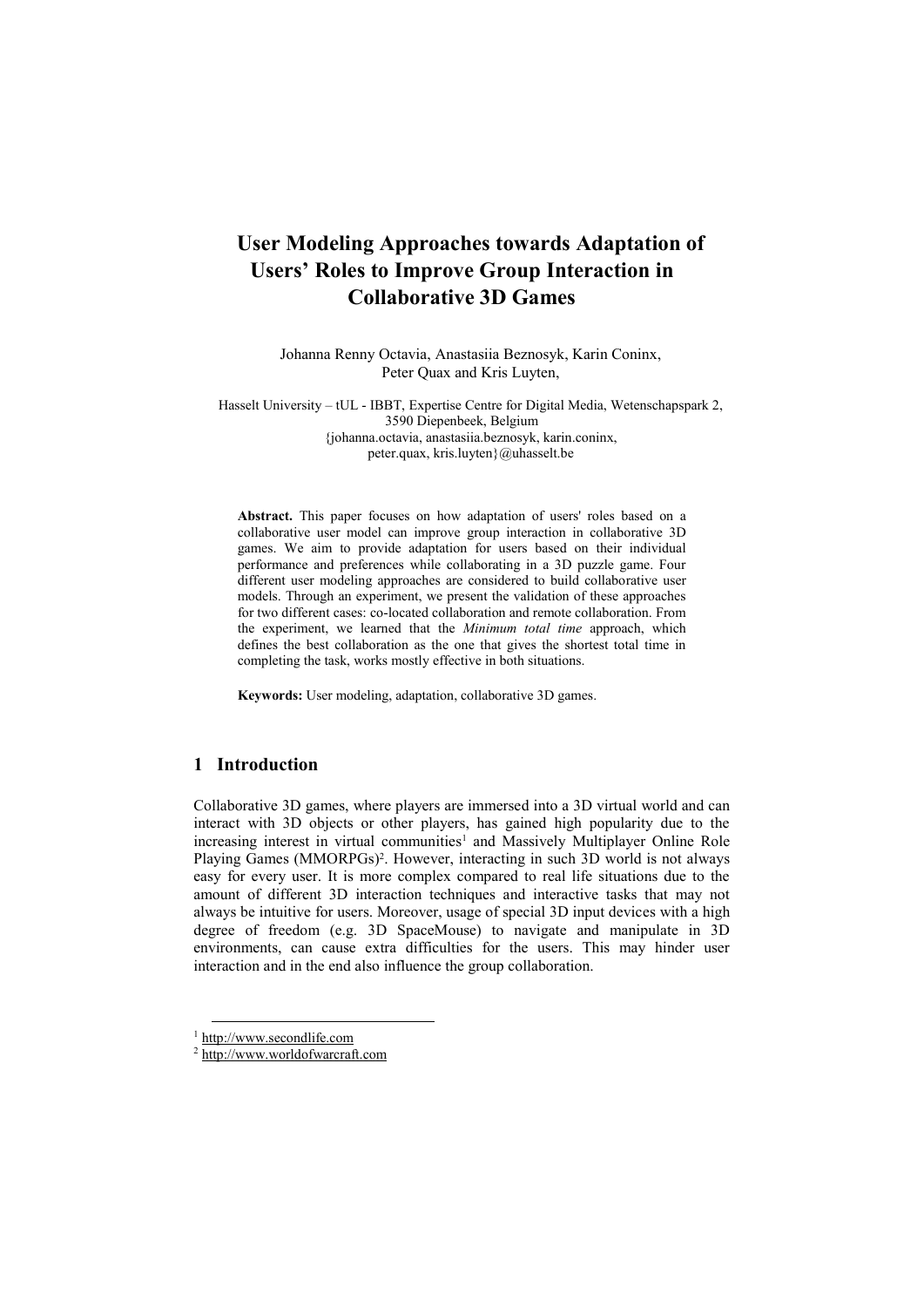We show the user experience in collaborative 3D games can be significantly enhanced by adapting the means of interaction based on the players' model. A model describes the characteristics as well as the capabilities for an individual player. Notice the former (characteristics) is more static data, while the latter (capabilities) can evolve over time. The differences between players' models will influence the way the players can collaborate. For example, a large variation in the skills of each user in a collaborative game may decrease the group motivation to collaborate. We believe group adaptation based on individual user's performance can provide more enjoyable group interaction, thus improving group collaboration.

In this paper, we present a study that explores user modeling approaches to construct a collaborative user model based on individual user's performance. We investigate the utilization of the collaborative user model for providing possible adaptations in a collaborative game to benefit the group interaction. The type of adaptation investigated is the assignment of users' roles based on individual performance with respect to the 3D devices being used. For this purpose, an experiment is conducted where two users have to collaborate on a 3D puzzle game using different input devices. To validate the proposed approaches, two different cases are investigated: co-located collaboration and remote collaboration.

## **2 Related Work**

The range of user characteristics relevant to game playing such as ability level, style, and preference, can greatly vary between players. Providing adaptation in games can be considered as a way to accommodate these player differences, maintain engagement and eventually enhance the gameplay experience. A substantial amount of research has attempted to incorporate adaptation in games such as the modification of difficulty levels [1], enemy's behavior [2], or graphic elements of the game environment itself [3]. These investigations mainly focus on providing adaptation based on the state of a single player. Adaptation in collaborative games should be based on the information acquired from all players in the collaborative gameplay.

El-Nasr et al. [4] have defined a set of collaboration patterns based on investigation of cooperative games. One of the identified cooperative patterns is *shared goals*, which is used to force a group of players to work together to reach the same goal. Task division between players in a collaborative game becomes important to improve the collaboration and win the game at the end. Little research has investigated ways of improving collaboration through the act of dividing actions or roles between players. Assigning specific roles to players based on their individual performance and preference, can be considered as a form of adaptation in collaborative games that has not yet been much investigated.

To provide such adaptation, a user model plays a significant role as it contains factual information about the user (e.g. interaction patterns, preferences, abilities) that can be useful to determine the adaptation. User modeling in games has been overlooked, yet considered to have much potential to result in practical benefits for computer game players [5]. Several researches have proposed ideas towards user modeling in games [6]. User modeling in games can be carried out by measuring a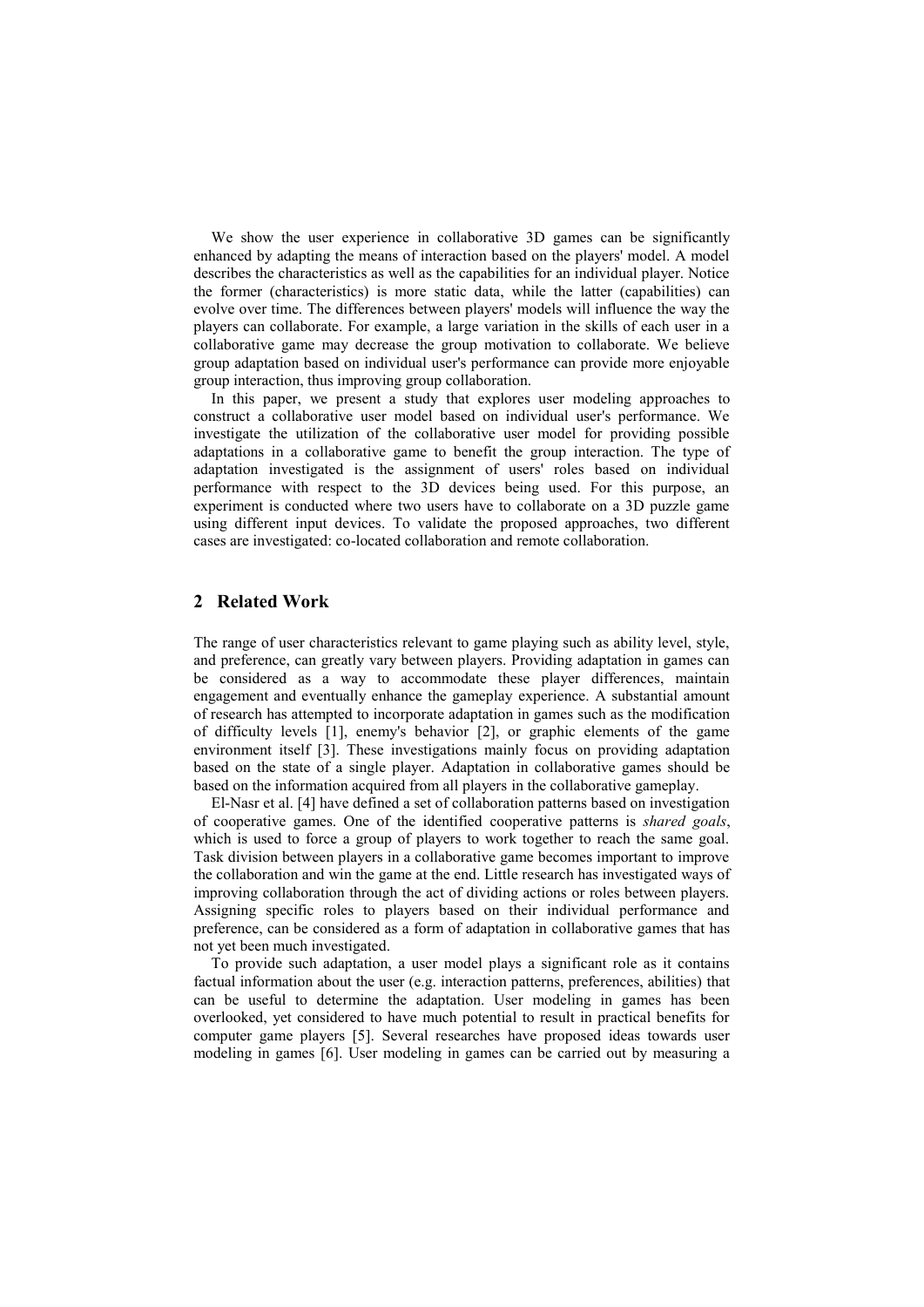player's game ability to describe how well he/she is playing the game and what influences his/her play. Modeling of players accurately is considered to be a crucial aspect in realizing an effective adaptive game. Therefore, it is suggested for game developers and researchers to more consciously using user modeling approaches to model players in a game design and development.

## **3 Proposed User Modeling Approaches**

Our work proposes to build a collaborative user model that aims to provide adaptation of task division between players in a collaborative 3D game to improve their group interaction. The type of collaborative game investigated in this study is a puzzle game with the shared goals collaboration pattern [4]. We have developed a collaborative 3D puzzle game to validate the user modeling approaches. This type of game involves two main actions: rotation and translation.

To construct the collaborative user model, several user modeling approaches are explored. In this study, the user model is defined as the combination of action and device that is predicted to give the best group interaction. We refer to this combination of action and device as the so-called role. To illustrate how the constructed user model can be, Figure 1 shows two actions (*Rotation* and *Translation*) and two devices (*SpaceMouse* and *Phantom*), which are combined to build the user model. Hence, four possible combinations of action and device, or four roles, can be formed: *Rotation with SpaceMouse*, *Translation with SpaceMouse*, *Rotation with Phantom* and *Translation with Phantom*, as a component for the collaborative user model. The other component of the user model is the information about which player is assigned which one of these roles. Having this information, the collaborative user model is completely constructed.

Depending on how the best group interaction is defined, four approaches of user modeling are proposed:

- (1) **Minimum total time**; the best collaboration is defined as the one which gives the minimum total time in completing the collaborative task. For every pair, the total time is estimated for all possible combinations of action and device and then the combination with the shortest estimated total time is selected. To estimate the total time, for every user, the time to perform each role separately is calculated. Then for all combinations, the total time to perform both roles collaboratively is calculated.
- (2) **Exclusion of worst individual performance**; the best collaboration is defined as the one which maximizes the group performance by excluding the worst individual performance of a certain user. For every role, the performance difference between users within the pair is calculated. The maximum difference is used to rule out the worst performance value. In the combination with the worst performance, the user with the lower completion time is assigned with the role that was the worst performance of the other user, who obtained the complementary role.
- (3) **Minimum performance gap**; the best collaboration is defined as the one which results in the most equal performance among the users by minimizing the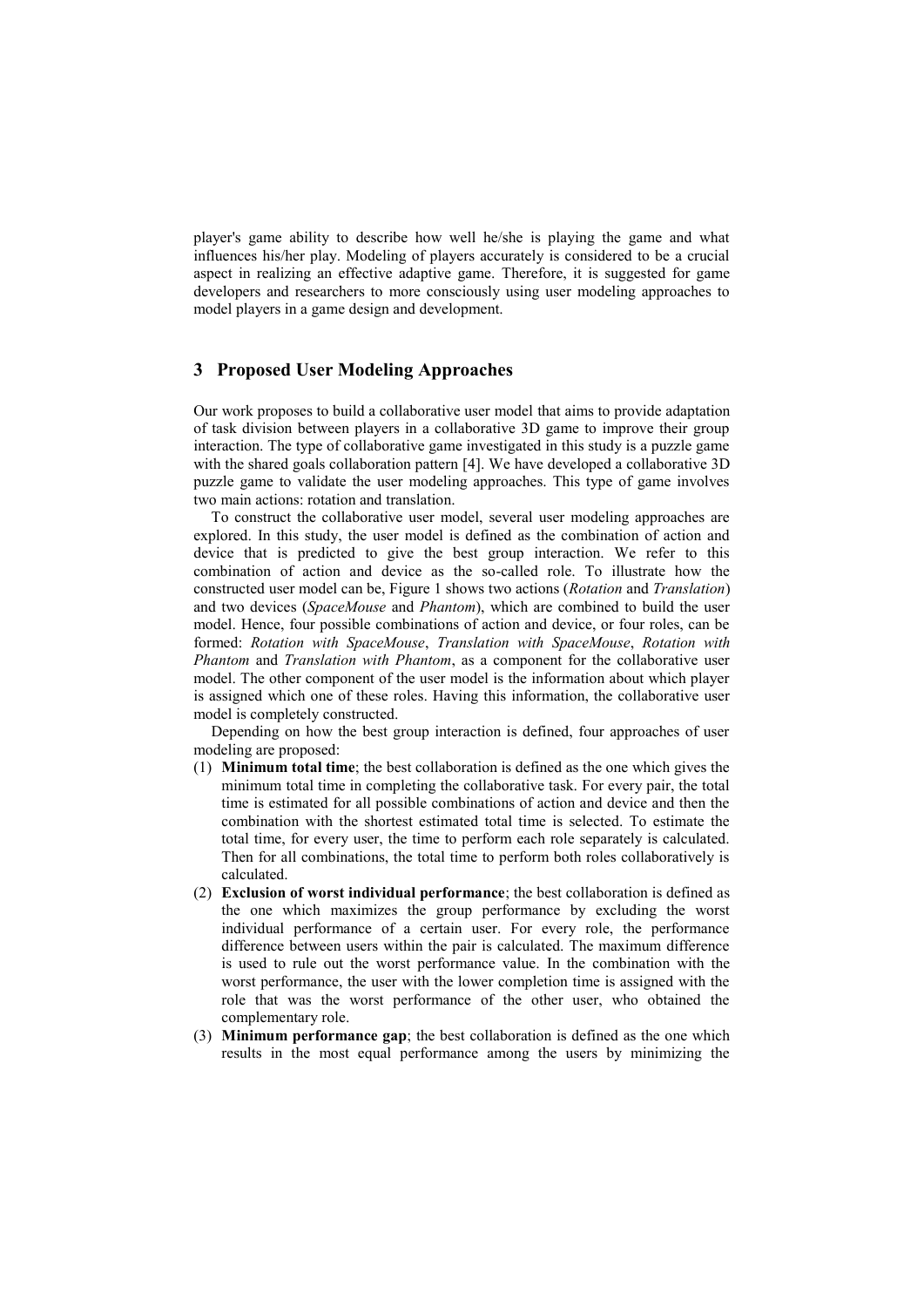performance gap between them. For every possible combination, the difference of task completion time between users within the pair is calculated. The combination with the minimum time difference between users is selected as the best combination, which is considered to give the most balanced performance.

(4) **Maximum preference**; the best collaboration is defined as the one which makes the best use of users' preference by assigning the most preferred role to each user. For every possible combination, the total subjective preference rating given by users is calculated. Based on the total ratings, the combination with the maximum value is determined as the best combination.



Fig. 1. Actions and devices combined to form the collaborative user model (clockwise from upper right): Rotation, Translation, Phantom, SpaceMouse.

In all approaches, for the best combination found, the total task completion time is estimated as follows. First, for every user, the time to perform each role separately is calculated. Then, the total time to perform both roles collaboratively is calculated. The estimated total times are used to evaluate the efficacy of these four user modeling approaches, which will be validated through an experiment described in the next section. With the experiment, we would also like to investigate how the assignment of users' roles can be adapted for two situations: co-located collaboration and remote collaboration. In the co-located case, we analyze a situation where both devices are available for the users so they can switch devices depending on which device are found to be most suitable for them to operate. However, the collaboration often takes place over distance, so switching devices becomes impossible. Therefore, with the second case, we would like to investigate the situation where the availability of a certain device becomes limited to users due to the remote setting. Based on the findings from these cases, the user modeling approaches are compared to determine which approach suits best for both cases.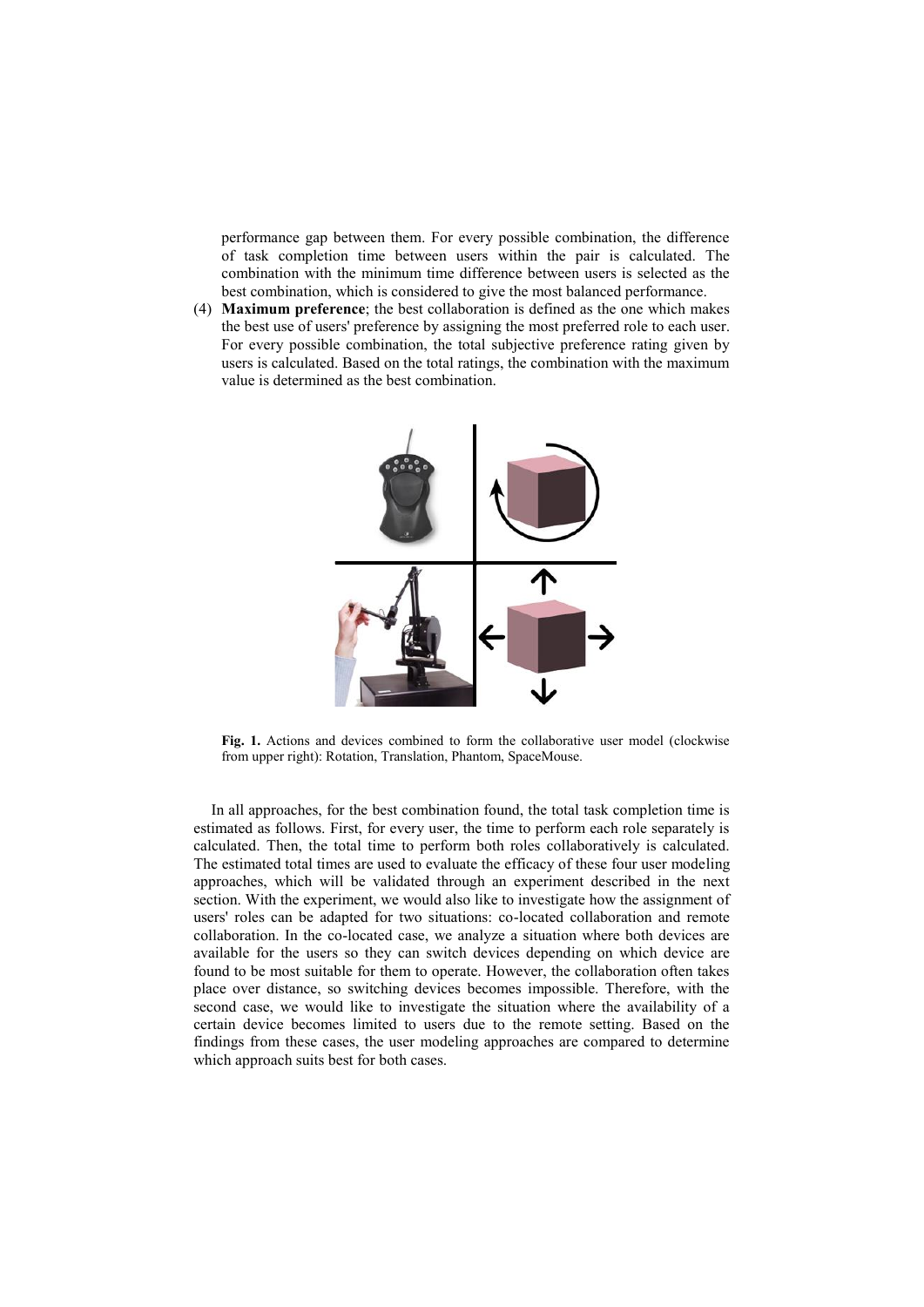#### **4 Experiment**

Our work investigates the possibility of providing adaptation within a collaborative virtual environment based on a collaborative user model, which assigns users' roles based on individual performance with respect to the available 3D devices. An experiment was conducted to validate the user modeling approaches proposed for constructing the collaborative user model. Several collaborative user models are developed, based on the goal of collaboration, and applied to two different situations: first, all involved devices are available for both users, and second, only one of the devices is available for each user.

The experiment is based on our previous study [7], which showed no interaction effect between different 3D input devices within a heterogeneous setup when freely collaborating in a virtual environment. In this paper, we explore how different users can align their actions while collaborating using heterogeneous setups. Our experiment limits the type of actions a user can perform in a 3D environment to force them to collaborate for reaching a predefined goal. We use the term role-based collaboration to indicate a user can only perform actions related to the assigned role. We believe that applying the role-based collaboration, which explicitly separates roles between users based on the devices, will improve the group performance compared to the free collaboration, where no roles are explicitly assigned.

#### **4.1 Hypotheses**

To validate the proposed collaborative user modeling approaches, two hypotheses were suggested: (H1) The modeled task completion time will not differ from the actual<sup>3</sup> time; and (H2) The actual task completion time will be lower than the time during the free collaboration.

#### **4.2 Methods**

1

Twenty unpaid volunteers (16 males and 4 females) were recruited as participants and randomly coupled in pairs for the experiment. The average age of participants was 28 years old, varying from 23 to 34 years old. All participants were people with a computer science background and had little experience working with the devices. All of them were right-handed and used their dominant hand to operate the devices.

The setup described in [7] was used for the experiment. As output devices, two 19'' monitors were used. Phantom and SpaceMouse were used as input devices. For both cases, we used the same setup where participants were located in the same room as shown in Figure 2(a), thus co-located. However, participants were seated in such a way that they were not able to see their partner's screen, to simulate a remote setup.

<sup>3</sup> as a result of role-based collaboration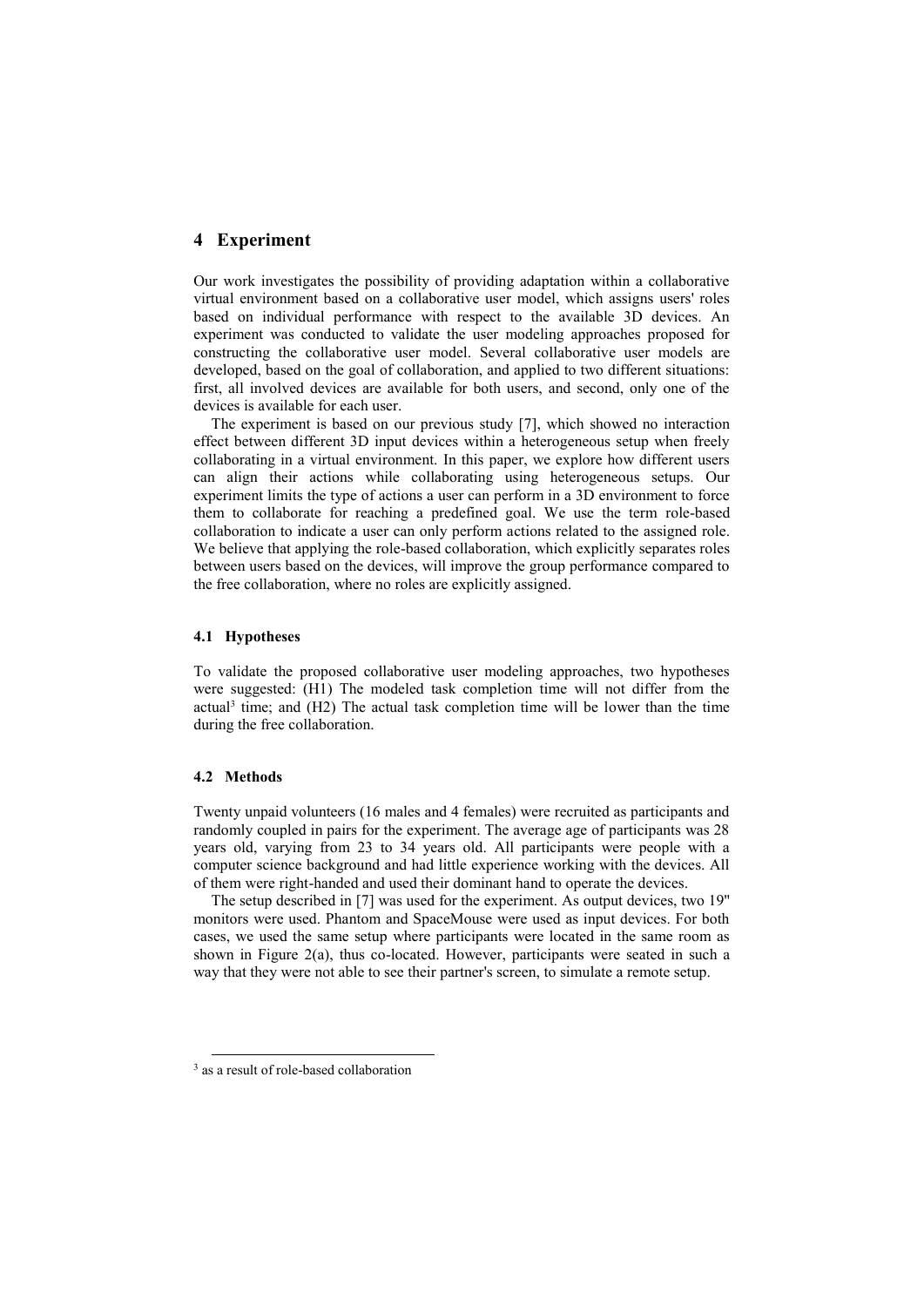

**Fig. 2.** Experiment setting: (a) The experiment setup (b) The experimental task.

Participants were asked to collaborate on a 3D puzzle solving task with the shared goal of assembling a complete picture. Each puzzle consists of 12 cubes dispersed in a virtual environment as shown in Figure 2(b). One cube was already placed and served as a visual cue. Part of the picture was presented on one of the cube's sides. Participants were represented by cones with different colors in the virtual environment. Two devices, SpaceMouse and Phantom, were used. Two roles, Rotation and Translation, were defined in the experiment.

The experiment consisted of three independent parts resulting in ten puzzles to be solved. The first part of the experiment corresponded to the session of measuring individual performances. The individual performance data of both participants were gathered and used to build a collaborative user model. Every participant had to complete four separate puzzles individually, which included all possible combinations of roles and devices (see Figure 1). The second part of the experiment consisted of two free collaboration sessions, where no role division was involved so participants were able to rotate and translate as well. The last part of the experiment contained four puzzles to be solved collaboratively, but with applying the division of roles to participants. In this part, roles were assigned complementarily (one participant could only translate, the other rotate).

Throughout the experiment, task completion times were measured and participants were allowed to communicate. After each part of the experiment, participants were asked to fill in a questionnaire about their experience and preference. It took approximately one hour for each pair to complete the whole experiment.

### **5 Results**

In this paper, we focus on improving group interaction in a collaborative 3D puzzle game through the adaptation of users' roles based on a collaborative user model. In Section 3, four approaches have been described to model users' performance in a collaborative setup based on different purposes of collaboration. Using two case studies, we investigate how the proposed approaches can be applied and validated by confirming the aforementioned hypotheses. For this purpose, we analyzed the data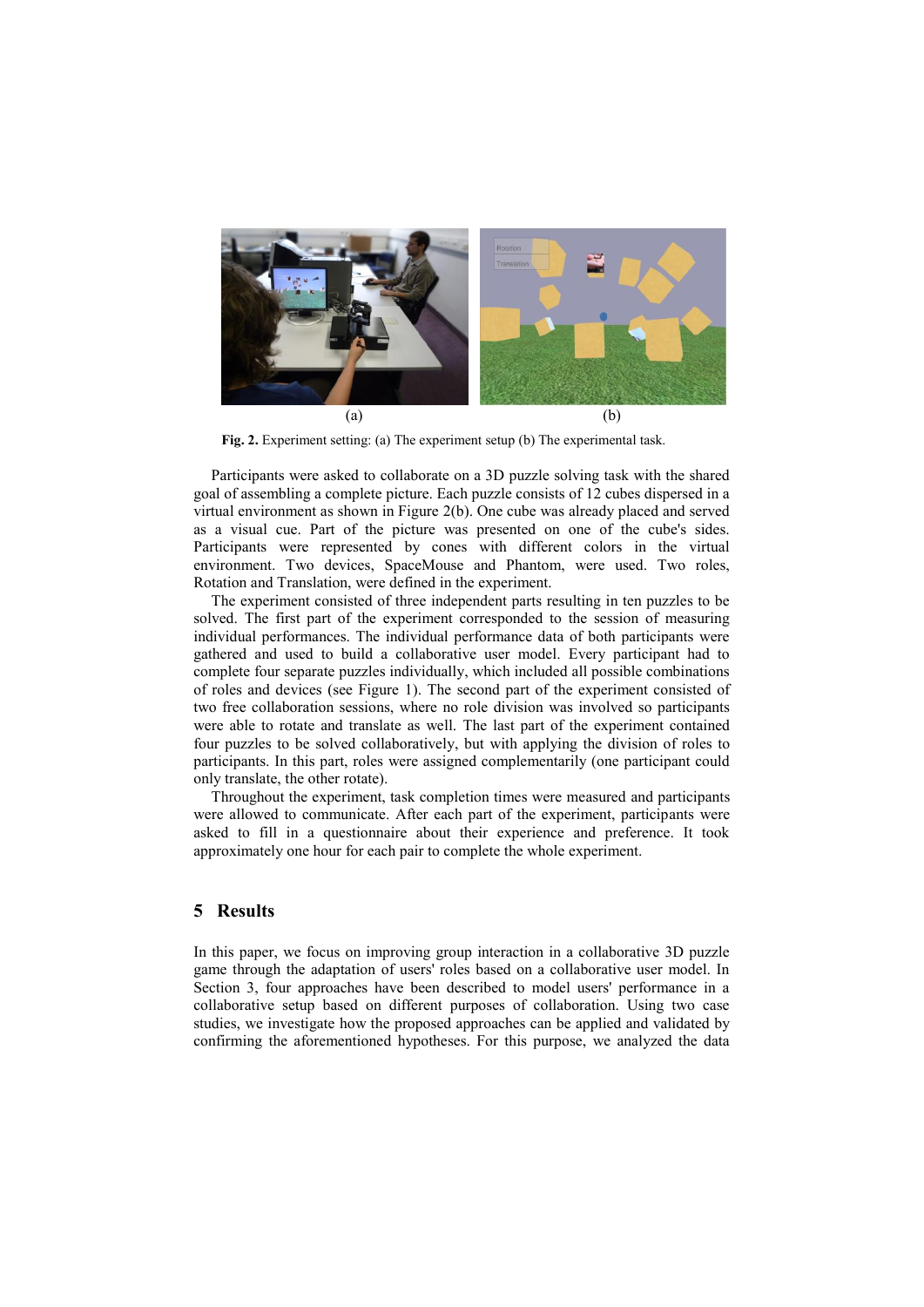using *paired-samples t-tests.* The findings are presented separately for two case studies as follows.

#### **5.1 Case Study 1: Co-located collaboration**

In this case study, we investigate the application of the four user modeling approaches in a situation where both devices are available for the users. The two hypotheses formulated in Section 4.1 will be analyzed to validate each approach. Table 1 summarizes the results of the hypotheses analyzed in this first case study.

**Effectiveness of collaborative user models.** With the first hypothesis, we investigated whether or not the collaborative user models, which were constructed based on the four user modeling approaches, approximate the real performance in a role-based collaboration. Based on this hypothesis, we expect that the estimated task completion times based on the collaborative user models will not differ from the actual times measured from the role-based collaboration.

For every approach, we found that task completion times do not significantly differ across the modeled and actual times, which means that the modeled task completion time does not differ from the actual time measured as a result of role-based collaboration. From this, it can be concluded that **our collaborative user model is a good approximation to the actual performance**. In another way, we can say that all four user modeling approaches proposed in this study can be considered valid to construct collaborative user models.

**Effectiveness of role-based collaboration.** The second hypothesis demonstrates the potency of role-based collaboration that adaptation of users' roles improves the group interaction and performance. Based on this hypothesis, we expect that the actual task completion times measured during the role-based collaboration will be lower than the times during the free collaboration.

Only the *Minimum total time* approach confirmed that the role-based collaboration to be effective. We found a significant difference between the actual task completion times and the times measured in the free collaboration session. We also observed that the average actual performance times when roles were assigned was *lower* than the average times during the free collaboration session. This indicates that participants spent significantly less time to complete the task when roles were assigned, which demonstrates that **assigning roles to users improves the group interaction and performance**. In conclusion, we confirm the effectiveness of role-based collaboration when employing the first user modeling approach (i.e. identifying the combination which gives the minimum total time in completing the collaborative task).

For the other three approaches, we found that task completion times do not differ significantly across the actual and free times. However, the average actual task completion times was found to be *lower* than the one of the free collaboration. These findings show that the role-based collaboration is not quite effective when employing these user modeling approaches (i.e. *Exclusion of worst individual performance*, *Minimum performance gap*, *Maximum preference*) as it shows **no significant improvement in the group performance**.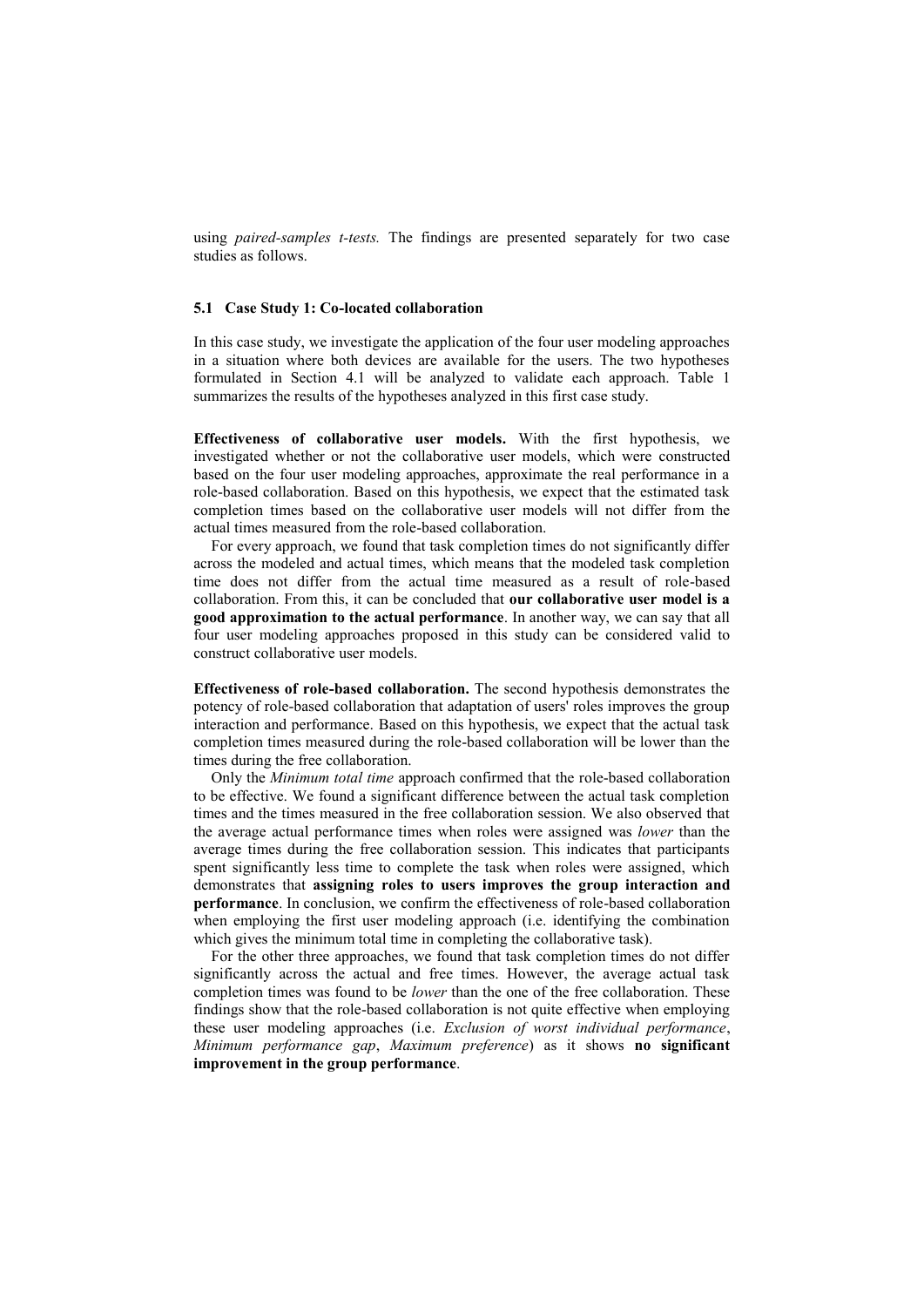#### **5.2 Case Study 2: Remote collaboration**

For the second case study, the same four user modeling approaches are applied. The only difference is since we limit every participant to only have one certain device available, we will have two best predicted combination of action and device for every pair (e.g. one best combination determined when the first participant has the SpaceMouse, and another best combination determined when the first participant has the Phantom). Table 2 summarizes the results of the hypotheses tested in this case.

**Effectiveness of collaborative user models.** Every approach showed its effectiveness in constructing collaborative user models since we found no significant difference across the modeled task completion times and the actual times measured as a result of role-based collaboration. This indicates that **the collaborative user model constructed has proven to be a good approximation to the actual performance.** Therefore, we can draw the same conclusion as in the first case study, that all four proposed user modeling approaches are valid to construct collaborative user models.

**Effectiveness of role-based collaboration.** In two approaches, *Minimum total time* and *Maximum preference*, role-based collaboration showed its effectiveness in enhancing the group interaction and performance. This is shown by the significant decrease of completion times, which confirms that **the assignment of roles to users can greatly improve the group interaction and performance**. Hence, we can conclude that both user modeling approaches (i.e. determining the combination that gives the minimum total time and maximizing users' preference) are effective.

The other two approaches, *Exclusion of worst individual performance* and *Minimum performance gap*, showed that the average actual task completion times was *lower* than the one of the free collaboration but the difference was not significant. In conclusion, role-based collaboration is not quite effective in these approaches since **no significant improvement in the group performance** is observed.

#### **5.3 Comparison of proposed user modeling approaches**

Due to the different aims of collaboration, it is obvious that no single best approach will work for every pair of collaborators. However, we are interested to outline which one of the proposed approaches can be mostly appropriate and effective in both situations of collaboration: co-located and remote. We would also like to confirm whether or not the four user modeling approaches can be applied in both situations.

Two-way repeated measures ANOVA showed a significant main effect of the *user modeling approach* on task completion time  $(F_{3,57} = 6.17, p<0.005)$ . This indicates a significant difference among the four approaches across both co-located and remote collaboration. Post hoc tests revealed that the average task completion times of the *Minimum total time* approach was significantly lower than of the other approaches (p<0.05). We also found that there was no significant interaction effect between the *user modeling approach* and the *type of collaboration*. This finding suggests that all four user modeling approaches can be used in the same manner, no matter in which situation users are collaborating, either co-located or remotely-located.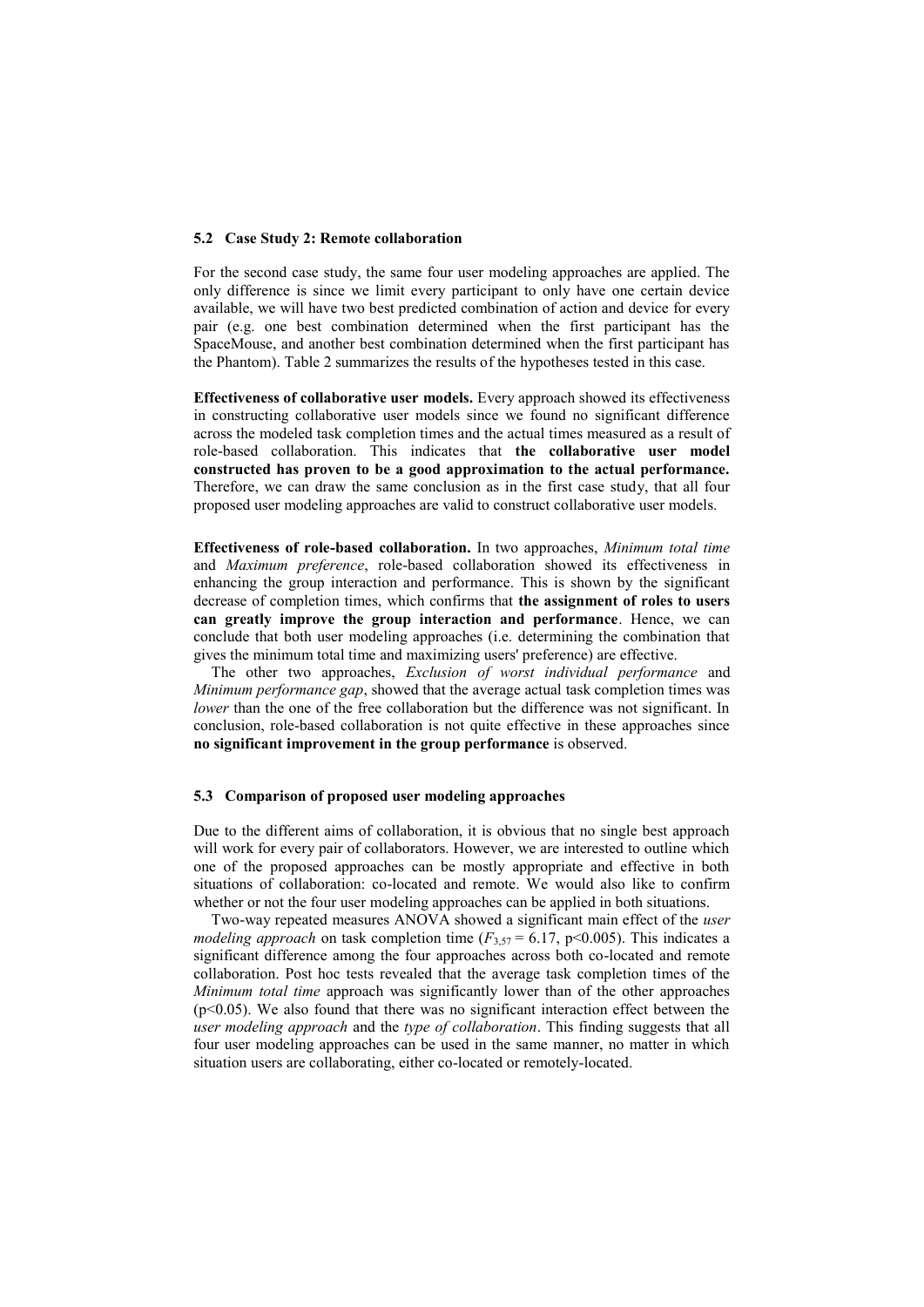**Table 1.** Case study 1: Co-located collaboration.

| Approach                                                                                      | <b>Statistics</b>                                                             | <b>Hypothesis</b><br>confirmed? |  |
|-----------------------------------------------------------------------------------------------|-------------------------------------------------------------------------------|---------------------------------|--|
| H1: The modeled task completion time will not differ from the actual time                     |                                                                               |                                 |  |
| Minimum total time                                                                            | $t(9)=0.212$ , p=0.837                                                        | Yes                             |  |
| Exclusion of worst performance                                                                | $t(9)=1.976, p=0.080$                                                         | Yes                             |  |
| Minimum performance gap                                                                       | $t(9)=0.159$ , p=0.877                                                        | <b>Yes</b>                      |  |
| Maximum preference                                                                            | $t(9)=0.981$ , $p=0.352$                                                      | Yes                             |  |
| H2: The actual task completion time will be lower than the time during the free collaboration |                                                                               |                                 |  |
| Minimum total time                                                                            | $t(9)=2.302$ , $p=0.047$<br>$M_{actual}$ (M=219.3 s) < $M_{free}$ (M=283.5 s) | Yes                             |  |
| Exclusion of worst performance                                                                | $t(9)=0.465$ , $p=0.653$<br>$M_{actual}$ (M=237.5 s) < $M_{free}$ (M=250.9 s) | N <sub>0</sub>                  |  |
| Minimum performance gap                                                                       | $t(9)=1.291$ , $p=0.229$<br>$M_{actual}$ (M=225.8 s) < $M_{free}$ (M=263.7 s) | N <sub>0</sub>                  |  |
| Maximum preference                                                                            | $t(9)=1.517$ , p=0.164<br>$M_{actual}$ (M=219.3 s) < $M_{free}$ (M=267.9 s)   | N <sub>0</sub>                  |  |

## **Table 2.** Case study 2: Remote collaboration.

| Approach                                                                                      | <b>Statistics</b>                                                             | <b>Hypothesis</b><br>confirmed? |  |
|-----------------------------------------------------------------------------------------------|-------------------------------------------------------------------------------|---------------------------------|--|
| H1: The modeled task completion time will not differ from the actual time                     |                                                                               |                                 |  |
| Minimum total time                                                                            | $t(9)=1.424$ , p=0.171                                                        | Yes                             |  |
| Exclusion of worst performance                                                                | $t(9)=1.747$ , p=0.097                                                        | Yes                             |  |
| Minimum performance gap                                                                       | $t(9)=0.996$ , $p=0.332$                                                      | Yes                             |  |
| Maximum preference                                                                            | $t(9)=1.417$ , p=0.173                                                        | Yes                             |  |
| H2: The actual task completion time will be lower than the time during the free collaboration |                                                                               |                                 |  |
| Minimum total time                                                                            | $t(9)=2.776$ , $p=0.012$<br>$M_{actual}(M=215.3 s) < M_{free}(M=270.0 s)$     | <b>Yes</b>                      |  |
| Exclusion of worst performance                                                                | $t(9)=1.635, p=0.119$<br>$M_{actual}$ (M=237.0 s) < $M_{free}$ (M=270.0 s)    | N <sub>0</sub>                  |  |
| Minimum performance gap                                                                       | $t(9)=1.866$ , $p=0.078$<br>$M_{actual}$ (M=233.9 s) < $M_{free}$ (M=270.0 s) | N <sub>0</sub>                  |  |
| Maximum preference                                                                            | $t(9)=2.579$ , $p=0.018$<br>$M_{actual}$ (M=219.4 s) < $M_{free}$ (M=270.0 s) | Yes                             |  |